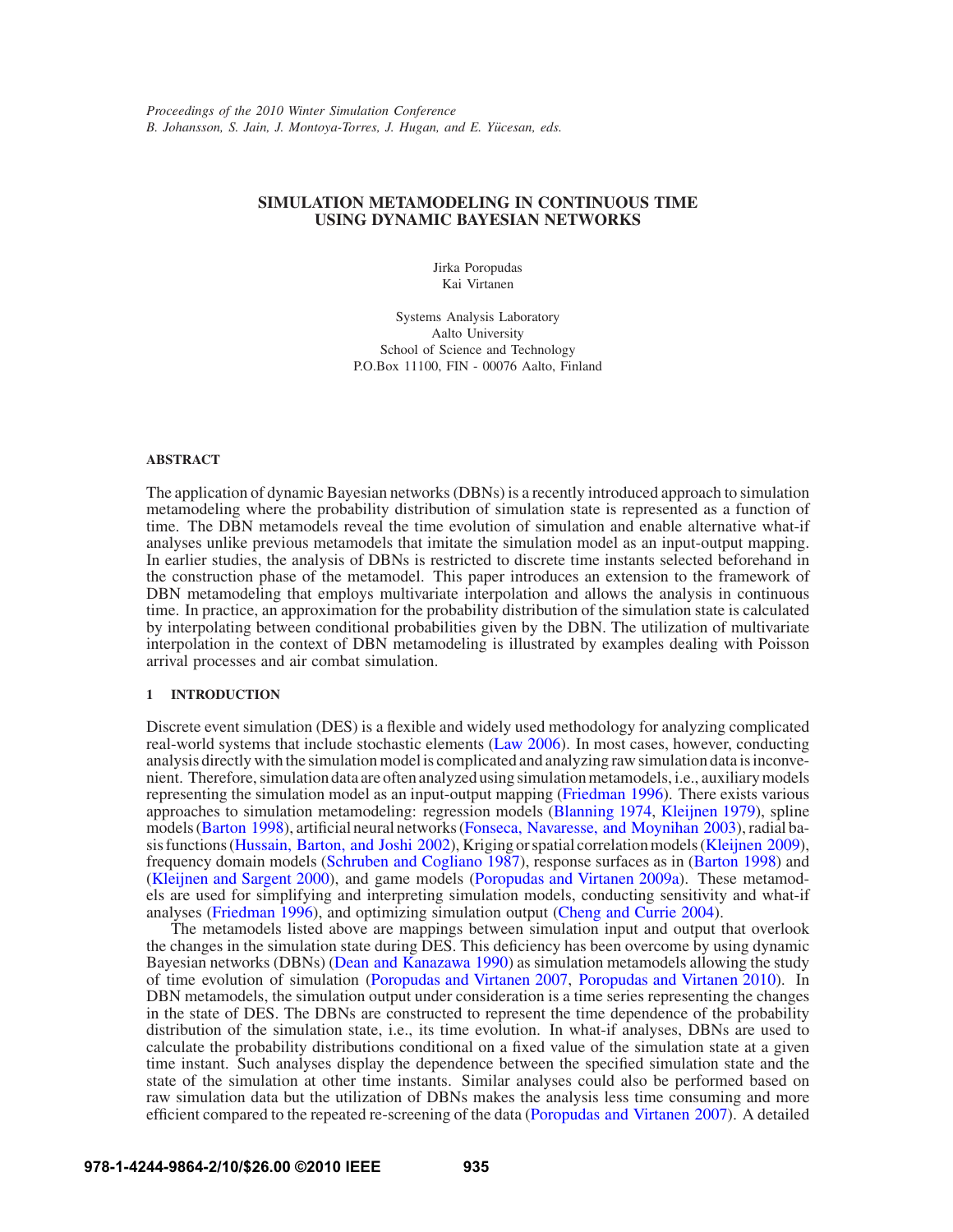discussion on the construction of DBN metamodels based on simulation data as well as their analysis possibilities is available in (Poropudas and Virtanen 2010).

The existing DBN metamodels operate in discrete time despite the continuous nature of DES. They are used to study the probability distribution of the simulation state only at discrete time instants that must be fixed during the construction of the DBN. Note that, specific time instants can be included in the DBN during its construction phase, if it is known in advance that they are relevant to the analysis of the simulation model. However, if the time instants of interest are not known in the construction phase, the construction procedure has to be repeated in order to focus on other time instants. Furthermore, the inclusion of extraneous time instants in the model increases its size unnecessarily.

This paper extends the analysis of DBN metamodels into continuous time. The extension is based on probabilities calculated using the DBN and multivariate interpolation. An approximation for the probability distribution of the simulation state at an arbitrary time instant is acquired by calculating the closest known probabilities with the DBN and interpolating between these values. The interpolation gives approximate results effortlessly and without a need to access simulation data or construct additional DBN metamodels.

The presented extension can be used in the analysis of continuous time simulations as well as other continuous time phenomena. Another approach for the analysis of continuous time stochastic processes would be the utilization of continuous time Bayesian networks (CTBNs) as proposed in (Nodelman, Shelton, and Koller 2002). The CTBNs can also be constructed based on data (Nodelman, Shelton, and Koller 2003) but, unfortunately, their application area is restricted to timehomogenous Markov-processes (Nodelman, Shelton, and Koller 2002). Such limitations do not apply to the DBN metamodels discussed in this paper. In addition, they offer similar analysis possibilities as the CTBNs.

This paper is structured as follows. A short introduction to construction principles of DBN metamodels is given in Section 2. In addition, the utilization of DBNs for describing the evolution of simulation and conducting what-if analyses is reviewed. Section 3 introduces the extension of DBN metamodels into continuous time by using multivariate interpolation. Then, the entire duration of the simulation can be taken into account when applying DBNs in simulation studies. Both the formulation and utilization of the interpolation are presented. The use of the extended DBN metamodels is illustrated in Section 4 where two simulation models are analyzed. Finally, conclusions are given in Section 5.

## **2 SIMULATION METAMODELING USING DYNAMIC BAYESIAN NETWORKS**

### **2.1 Construction Based on Simulation Data**

In a DES model, simulation state  $S(t)$  at time  $t \in [t_0, t_f]$  is defined using time dependent random variables  $x_1(t),...,x_n(t)$ . Now, it is assumed that each state variable  $x_k(t)$ , where  $k \in K = \{1,...,n\}$ , has a discrete set of values  $X_k$ . These variables are taken as the variables of DBN metamodel and simulations are performed to produce necessary simulation data, i.e., time series representing the values of the state variables during the simulation. Let us denote the probability of the value  $i \in X_k$ of the variable  $x_k(t)$ , where  $k \in K$  and  $t \in [t_0, t_f]$ , by  $p_i^k(t) := P(x_k(t) = i)$ . The probabilities  $p_i^k(t)$  as functions of time are estimated from the simulation data and now they are called probability curves.

The DBN metamodel is a discrete time model that represents the simulation state at time instants  $t \in T = \{t_0, t_1, \ldots, t_f\}$ . Once finished, the constructed metamodel produces the probability distribution of the simulation state at the time instants *T*. To study probabilities involving time instants not included in the DBN, one has to use an approximation such as piecewise linear interpolation

$$
\hat{p}_i^k(t) := p_i^k(t_-) + \frac{t - t_-}{t_+ - t_-} \left[ p_i^k(t_+) - p_i^k(t_-) \right],\tag{1}
$$

where  $t_$  = max{ $v \in T | v \le t$ } and  $t_+$  = min{ $v \in T | v \ge t$ }. In order to achieve the best representation for the simulation model, the time instants  $\hat{T}$  have to be selected deliberately. Thus, the construction of the DBN metamodel involves an optimization problem regarding the placement of the time instants.

In the optimization problem, the number of time instants is fixed and the time instants  $T = \{t_0, \ldots, t_f\}$ are selected so that the approximation error is minimized (Poropudas and Virtanen 2010). This results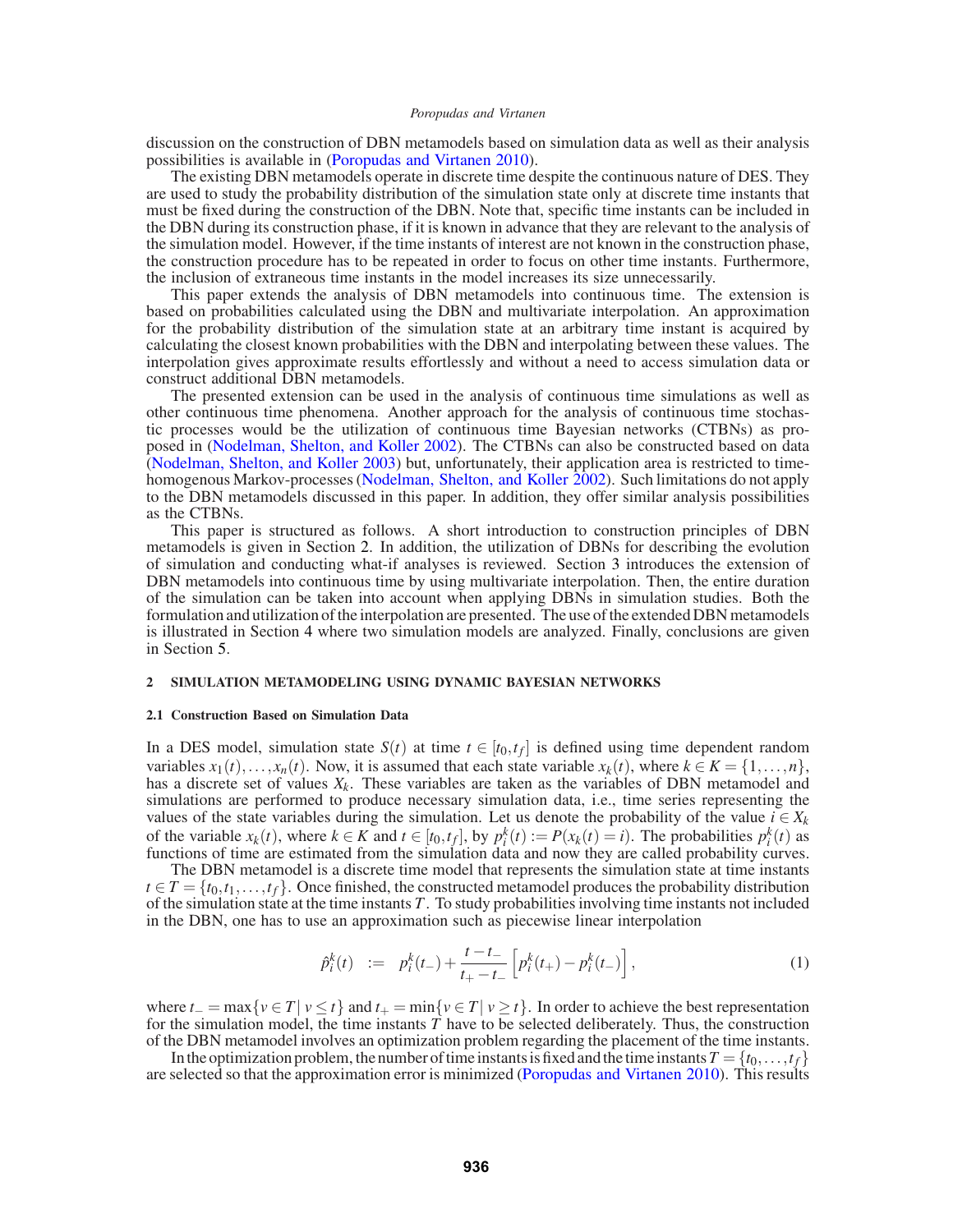

Figure 1: Grey lines present the probability curves  $p_i(t) = P(x(t) = i)$ , where  $i \in \{0, 1, 2\}$ , estimated from simulation data. The approximation of the probabilities  $\hat{p}_i(t)$  is calculated using interpolation based on the probabilities corresponding to the time instants  $t \in T = \{t_0, t_1, \ldots, t_5\}.$ 

in an optimization problem of the form

$$
\min_{T} M(T), \quad \text{where} \quad M(T) := \max_{k \in K, \ i \in X_k, \ t \in [t_0, t_f]} \left| p_i^k(t) - \hat{p}_i^k(t) \right|. \tag{2}
$$

The problem is solved using, e.g., a genetic algorithm (Goldberg 1989). Figures 1(a) and 1(b) illustrate the time evolution of a simulated system with one state variable  $x(t)$  and three values of the simulation state  $X = \{0, 1, 2\}$ . Note that the probability curves behave approximately linearly between the optimized time instants of the DBN. Additionally, all the discussed probabilities are estimated from the simulation data, i.e., so far there is no need for a DBN.



Figure 2: Example DBN metamodel representing the simulation state at time instants  $t \in T = \{t_0, t_1, t_2\}$ . The simulation state at time  $t \in T$  is represented by a time slice consisting of three simulation state variables  $U(t) = \{x_1(t), x_2(t), x_3(t)\}\.$  Each node is associated with a conditional probability table. Together, the structure of the DBN and the probability tables give the joint probability distribution of the simulation state variables  $U = \bigcup_{t \in T} U(t)$ .

A DBN is a graphical presentation for the joint distribution of a sequence of random variables (see, e.g., Dean and Kanazawa 1990, Jensen and Nielsen 2007). In order to study the time evolution of the simulation, a DBN metamodel is constructed based on the simulation data to represent the joint distribution of simulation state variables during the course of the simulation. In the DBN, the simulation state at time  $t \in T$  is represented by a time slice  $U(t) = \{x_1(t),...,x_n(t)\}$  (see, e.g., Figure 2).

Once the variables and the optimal time instants have been chosen, the structure of the DBN is determined. The DBN consists of nodes representing the random variables  $x_k(t)$ , where  $k \in K$ , used in the definition of the simulation state. The arcs between the nodes denote dependencies between the variables. In the construction of the DBN metamodel, an initial network structure is designed by a subject matter expert and additional arcs may be added based on the dependencies found in the simulation data.

To complete the DBN metamodel, a conditional probability table is estimated from the simulation data for each node. The conditional probability tables contain the conditional probability distribution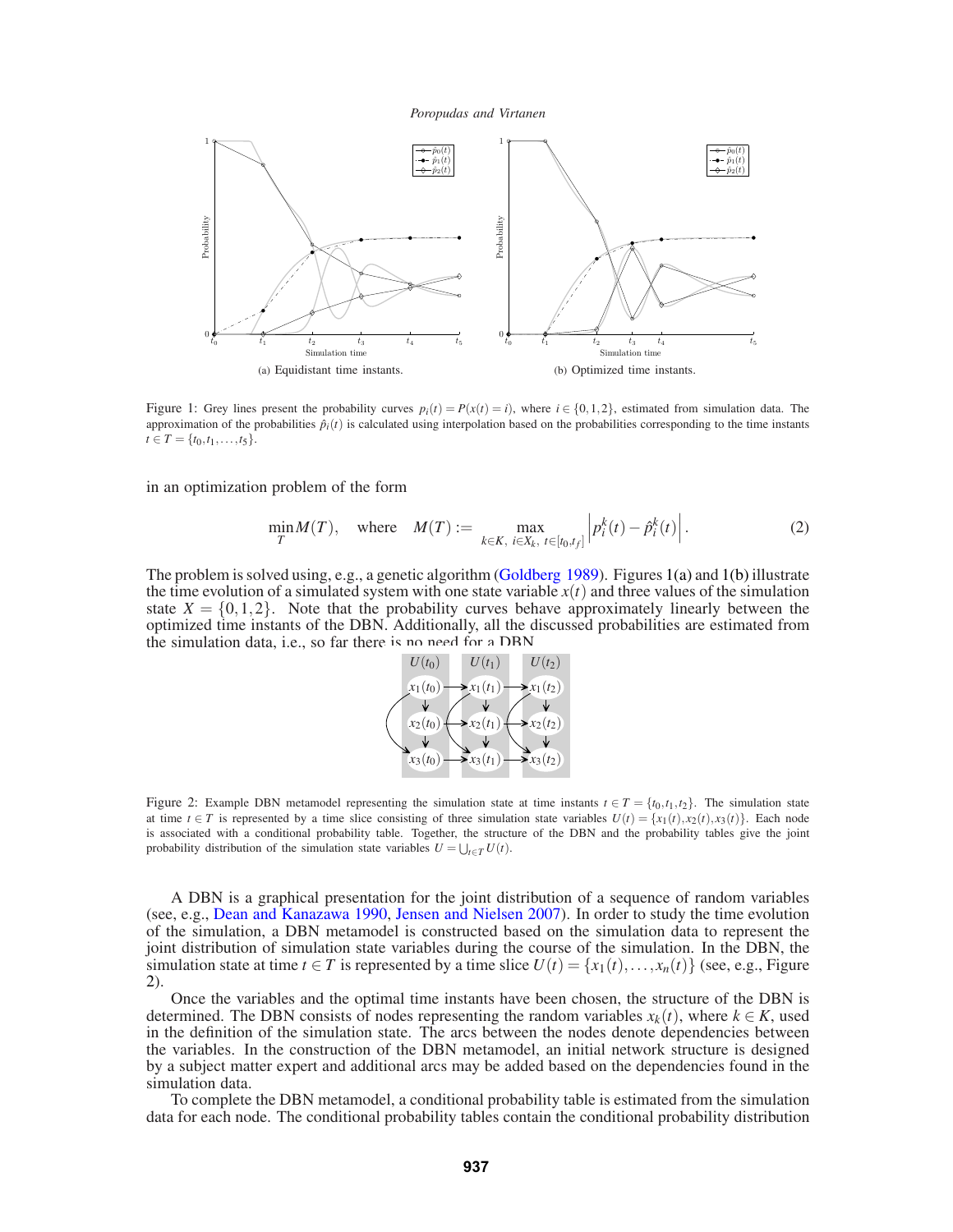of the corresponding variable for each combination of the values of its predecessors. Together with the network structure, the probability tables are used to describe the joint distribution for the simulation state variables  $U = \bigcup_{t \in T} U(t)$  (Pearl 1991, Jensen and Nielsen 2007).

The DBN metamodel is validated by comparing the conditional probabilities given by the DBN with probability curves estimated directly from the simulation data. The conditional probabilities calculated with the DBN should match the probability curves which can be examined visually. If no inaccuracies are detected, the DBN metamodel is taken as a valid representation for the simulation model.

In the construction, a number of available easy-to-use software (Korb and Nicholson 2004) such as Genie (Decision Systems Laboratory 2010) and Hugin (Andersen, Olesen, and Jensen 1990), can be utilized. The construction and validation of DBN metamodels are presented in full detail in Poropudas and Virtanen 2010.

# **2.2 Utilization of DBN Metamodels in Simulation Studies**

In the following, it is assumed that  $S(t) = x(t)$ , i.e., only one variable is needed to define the simulation state. The DBN metamodel is constructed based on simulation data involving the values of this variable during the simulation. The DBN can be used to calculate the joint distribution of values of the variable  $x(t)$  at time instants  $t \in T$  that consists of the probabilities  $P(x(t_0) = i_0, \ldots, x(t_f) = i_f)$ for the combinations of the values  $i_0, \ldots, i_f \in X$ . Furthermore, the DBN produces the marginal and conditional probability distributions for the variable at various time instants. The probabilities of interest include, e.g.,  $P(x(t) = j)$ ,  $P(x(t) = j$ ,  $x(s) = i)$ ,  $P(x(t) = j | x(s) = i)$ , and  $P(x(t_f) = j | x(s) = i)$ , where  $s, t, t_f \in T$  and  $i, j \in X$ .

The probabilities  $P(x(t) = j)$  depict the time evolution of the simulation state. In other words, the DBN is used to calculate the probability of the state variable having a given value  $j \in X$  at time instant  $t \in T$ . In what-if analyses, the DBN is used to determine conditional probabilities, e.g.,  $P(x(t) = j | x(s) = i)$  or  $P(x(t) = j | x(s) = i, x(r) = k)$  where s, t,  $r \in T$  and i, j,  $k \in X$ . Note that the fixed values of the random variables in the conditional probabilities correspond to observing the values of these variables. Thus, the conditional probabilities reveal the dependence between the observed simulation state and the time evolution of the simulation. On the other hand, the conditional probabilities such as  $P(x(t) = j | x(s) = i)$  can be interpreted as transition probabilities from state *i* at time *s* to state *j* at time *t*.

The simulation data can also be used to calculate probabilities representing the time evolution of the simulation, i.e.,  $P(x(t) = j)$ , as well as conditional probabilities such as  $P(x(t) = j | x(s) = i)$ . In practice, the probabilities are estimated by screening the simulation data for replications that fulfill the imposed conditions and, thus, the analysis of several alternative conditions may be time consuming. The unnecessary re-screening of the simulation data may be circumvented by using the DBN metamodel to calculate the probabilities.

Overall, the DBN metamodels expedite the analysis of the time evolution and allow the utilization of the available software tools such as GeNIe (Decision Systems Laboratory 2010) or Hugin (Andersen, Olesen, and Jensen 1990). Yet, it should be noted that there exists a limitation to the simulation studies using DBN metamodels. If the interesting time instants are not included in the DBN, i.e.,  $s, t, r \notin T$ , the DBN can not be directly used to calculate the conditional probabilities. If it is known in advance that some given time instant *t* is of interest, this time instant can be added as constraint to the set of time instants *T* in the optimization problem (2). This ensures that the said time instant is included in the constructed DBN and can be incorporated in the analysis. However, this is not an effective solution for all time instants  $t \in [t_0, t_f]$  as a new DBN would have to be constructed for each relevant time instant. In the following, this shortcoming is tackled using multivariate interpolation.

# **3 INFERENCE IN CONTINUOUS TIME USING DBN METAMODELS**

## **3.1 Multivariate Interpolation**

In the construction of a DBN, the location of time instants is optimized in order to find a good piecewise linear fit to probability curves. The actual probability curves are approximately linear between the time instants if there are enough time instants and they have been selected correctly. The DBN metamodel is used to calculate probabilities  $p_j(t) := P(x(t) = j)$  where  $t \in T$ , which are in the following referred to as the exact probabilities. For other time instants  $t \in [t_0, t_f]$ , approximative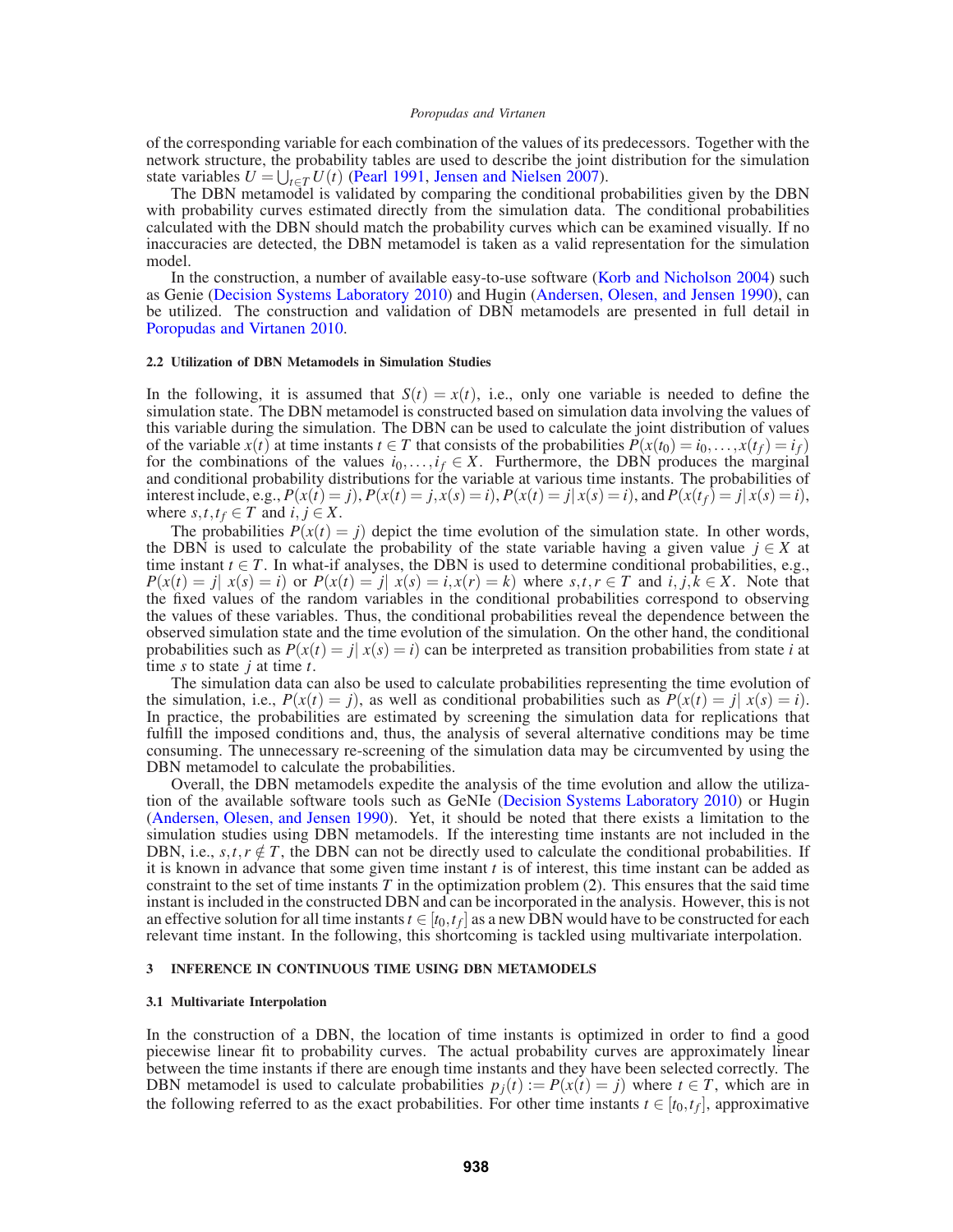probabilities are produced using interpolation. The interpolation formula presented in Eq. (1) can be re-written in a more generalizable form as a first order Lagrange interpolating polynomial (see, e.g., Phillips 2003)

$$
\hat{p}_j(t) := \frac{1}{d(t_-, t_+)} \sum_{\tau=t_-}^{t_+} (d(t_-, t_+) - d(t, \tau)) p_j(\tau), \tag{3}
$$

where *t*<sub>−</sub> and *t*<sub>+</sub> are defined as in Eq. (1) and  $d(t, \tau) := |t - \tau|$  is the distance between time instants *t* and  $\tau$ . This interpolation describes the time evolution of the simulated system within  $[t_0, t_f]$  and approximates the probability of a given value of the simulation state at time  $t \in [t_0, t_f]$ .

Similar reasoning is applicable also in the approximation of conditional probabilities such as  $p_{j|i}(t|s) := P(x(t) = j|x(s) = i)$  or  $p_{j|i,k}(t|s,r) := P(x(t) = j|x(s) = i, x(r) = k)$  where  $t, s, r \in [t_0, t_f]$ but not necessarily  $t, s, r \in T$ . The DBN provides the exact probabilities  $p_{j|i}(t-|s-), p_{j|i}(t+|s-),$  $p_{j|i}(t-|s_+)$ , and  $p_{j|i}(t+|s_+)$  where

$$
s_{-} = \max \{ v \in T | v \le s \}, \quad s_{+} = \min \{ v \in T | v \ge s \},t_{-} = \max \{ v \in T | v \le t \}, \quad t_{+} = \min \{ v \in T | v \ge t \}. \tag{4}
$$

Thus, the time instants in Eq. (4) are the time instants closest to *s* and *t* for which the exact probabilities can be calculated using the DBN. This calculation is efficient and takes only a fraction of the time needed to estimate the conditional probabilities from the simulation data.

An approximation for  $p_{j|i}(t|s)$ , denoted by  $\hat{p}_{i|i}(t|s)$ , is calculated using the exact probabilities produced by the DBN and a first order Lagrange interpolating polynomial with two variables (Phillips 2003)

$$
\hat{p}_{j|i}(t|s) = \frac{1}{d(s_-,s_+)d(t_-,t_+)} \sum_{\sigma=s_-}^{s_+} \sum_{\tau=t_-}^{t_+} (d(s_-,s_+) - d(s,\sigma))(d(t_-,t_+) - d(t,\tau))p_{j|i}(\tau|\sigma). \tag{5}
$$

The resulting approximation is applied for inference regarding all time instants  $s \in [s_-, s_+]$  and *t* ∈ [*t*<sub>−</sub>,*t*<sub>+</sub>]. If time instants beyond these intervals are to be studied, the appropriate values for the closest time instants are found using Eq. (4). Then, the DBN is used to calculate the corresponding probabilities and a new interpolation is obtained using Eq. (5).

When the time instants  $s, t \in T$ , the approximation matches the exact probabilities given by the DBN, i.e.,  $\hat{p}_{ij}(t|s) = p_{ij}(t|s)$ . Furthermore, the bivariate interpolation in Eq. (5) reduces to the univariate interpolation in Eq. (3), if one of the variables belongs to *T*. For example, if  $s = s_0 \in T$ , Eq. (5) gives

$$
\hat{p}_{j|i}(t|s_{-}):=\frac{1}{d(t_{-},t_{+})}\sum_{\tau=t_{-}}^{t_{+}}(d(t_{-},t_{+})-d(t,\tau))p_{j|i}(\tau|s_{-}).
$$

It holds that  $\sum_{j\in X} \hat{p}_{j|i}(t|s) = 1$  for all  $i, j \in X$  and  $t, s \in [t_0, t_f]$ . This is not necessarily true for other interpolation methods such as higher order interpolating polynomials or splines (Phillips 2003) which makes their use in interpolation of probabilities undesirable.

The interpolation with two variables presented in Eq. (5) is an extension of the previously used linear interpolation to two dimensions. The interpolation is generalized in similar manner to higher dimensions in order to approximate probabilities conditional on more observed simulation states such as  $p_{j|i,k}(t|s,r)$ . The probabilities are approximated by adding more variables into the interpolation (Phillips 2003) which gives in the case of three variables

$$
\hat{p}_{j|i,k}(t|s,r) \ := \ \frac{1}{d(s_-,s_+)d(r_-,r_+)d(t_-,t_+)}
$$
\n
$$
\times \quad \sum_{\sigma=s_-\rho=r_-\}^{s_+} \sum_{\tau=t_-}^{r_+} (d(s_-,s_+) - d(s,\sigma))(d(r_-,r_+) - d(r,\rho))(d(t_-,t_+) - d(t,\tau))p_{j|i,k}(\tau|\sigma,\rho),
$$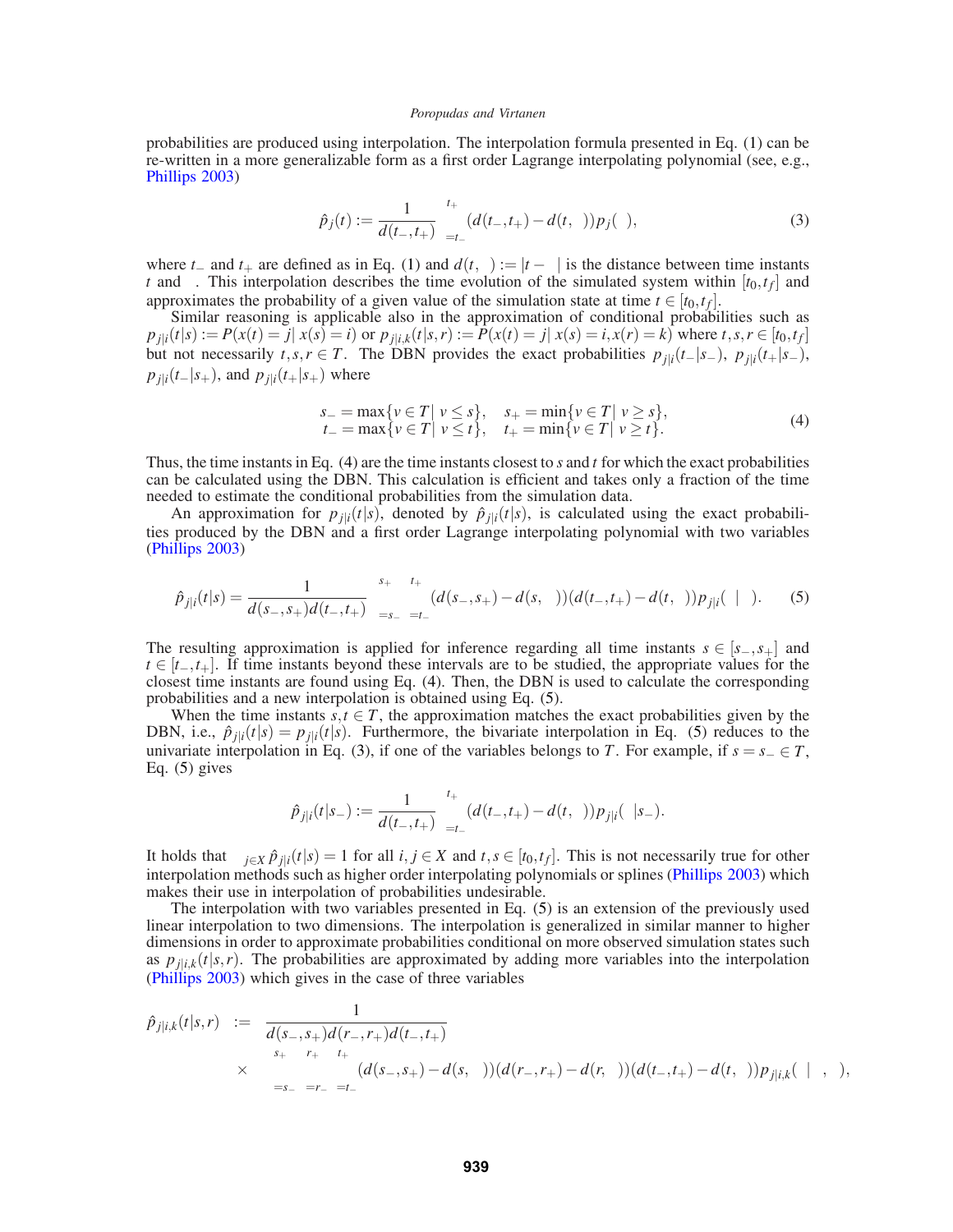where *r*<sup>−</sup> and *r*<sup>+</sup> are defined similarly to Eq. (4). The interpolation can also be used to approximate probabilities such as  $p_{j,k|i}(t, r|s) := P(x(t) = j, x(r) = k|x(s) = i)$ .

## **3.2 Simulation Analysis Using DBN Metamodels and Interpolation**

The multivariate interpolation extends the utilization of DBN metamodels from the discrete time instants  $T = \{t_0, t_1, \ldots, t_f\}$  to the time interval  $[t_0, t_f]$  describing the entire duration of the simulation. By using the multivariate interpolation, all what-if analyses discussed in Section 2.2 can be performed without restrictions to the time instants under consideration. For example, conditional probabilities such as  $p_{j|i}(t|s)$  and  $p_{j|i,k}(t|s,r)$ , where  $s,t,r \in [t_0,t_f]$  and  $i, j, k \in X$ , can be approximated in order to study dependence between simulation states at different times.

If conditional probabilities are approximated with *n* fixed values of state variables, the interpolation necessitates the calculation of 2*<sup>n</sup>* conditional probabilities using the DBN. For example, for any given pair of values  $i, j \in X$  of the simulation state variable at the given time instants  $s, t \in [t_0, t_f]$ , four probabilities are calculated using the DBN and the interpolation (1) is used to produce the approximation  $\hat{p}_{i|i}(t|s)$  for the conditional probability  $p_{j|i}(t|s)$ .

Despite the increased number of calculations compared to calculating a single probability, the combination of DBNs and multivariate interpolation is faster than alternative methods for calculating conditional probability distributions. Such methods include estimating probabilities based on simulation data or constructing a new DBN metamodel with time slices representing the time instants of interest. The repeated screening of the simulation data has proved to be time consuming (Poropudas and Virtanen 2007, Poropudas and Virtanen 2010) and the construction of a new DBN takes the same amount of computational effort as the construction of the original DBN metamodel. Thus, combining DBN metamodels with multivariate interpolation is the most effective and preferable technique for calculating the required probabilities.

## **4 EXAMPLE ANALYSES**

## **4.1 Poisson-process with Time-Dependent Arrival Intensity**

In the first example, the simulated system is a Poisson arrival process (Taylor and Karlin 1998) where the state of the simulation  $S(t)$  is determined by a single state variable  $x(t)$  which represents the number of arrivals up to time  $t \in [0.00, 10.00]$ . The arrival intensity  $\lambda(t)$  is time-dependent and defined as

$$
\lambda(t) = \begin{cases}\n0.40 & 2.00 \le t < 6.00, \\
1.20 & 8.00 \le t < 10.00, \\
0.00 & \text{otherwise.}\n\end{cases}
$$
\n(6)

To gather the necessary simulation data, the system is simulated 10000 times. In the process under consideration, the value of the state variable has no theoretical upper limit. During the simulation, the highest observed number of arrivals was 13. Thus, in the DBN, the set of possible values of the state variable is defined as  $X = \{0, 1, \ldots, 13\}$ . A DBN metamodel is constructed and validated using the principles discussed in Section 2.1. The resulting DBN is presented in Figure 3. The DBN represents the simulation state at 13 time instants. The simulation state at a given time instant depends on the previous state which is signified by the arcs between the nodes of the network.



Figure 3: DBN metamodel for the Poisson process with the time-dependent arrival intensity. The DBN consists of 13 time slices representing the simulation state  $x(t)$  at the time instants  $T = \{0.00, 2.00, 2.53, 3.05, 3.65, 4.07, 4.76, 6.00, 8.00, 8.39, 8.91, 9.51, 10.00\}$ .

In the following, the DBN metamodel is utilized for studying the time evolution of the simulation as well as for conducting what-if analyses. The probabilities given by the DBN are combined with the interpolation (3) to obtain the approximations of the probabilities  $\hat{p}_i(t)$  at an arbitrary time instant. These probabilities and the respective probability curves estimated directly from the simulation data are presented in Figure 4(a) for values  $j \in \{0, 1, 2, 3\}$ . Figure 4(a) implies that the DBN recreates the probability curves accurately for the entire time interval [0.00,10.00]. It is also noted that the probability curves remain constant in the time intervals where the arrival intensity is zero. The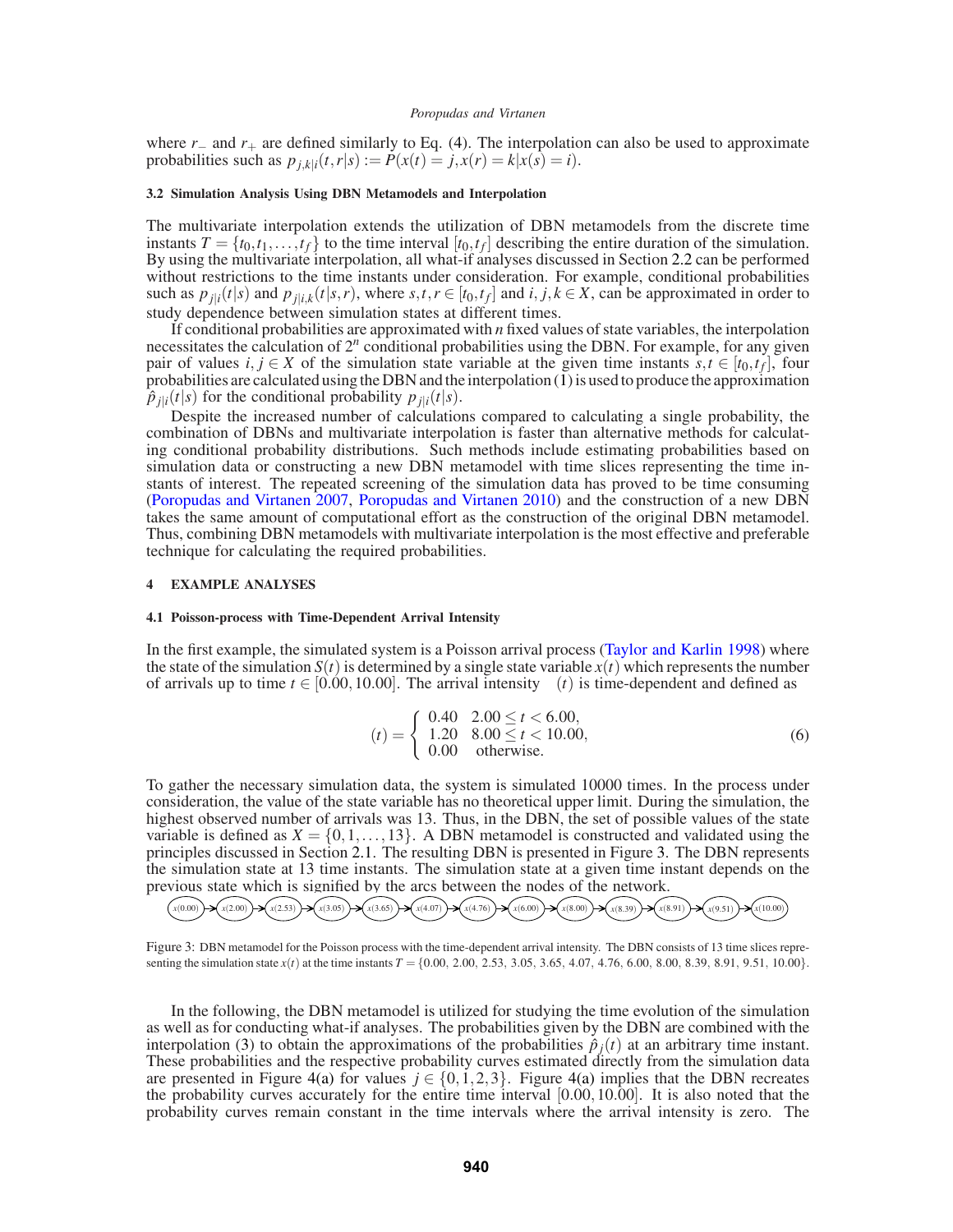probability  $\hat{p}_0(t)$  is equal to 1 at the beginning of the simulation and drops after time  $t = 2.00$  as the arrivals cumulate. Overall, the approximation gives an identical description for the progress of the simulation when compared with the original simulation data.





(a) Probabilities  $p_j(t)$  and their approximations  $\hat{p}_j(t)$  where *j* ∈ {0,1,2,3}.

(b) Conditional probabilities  $p_{i|1}(t|4.50)$  and their approximations  $\hat{p}_{j|1}(t|4.50)$  where  $j \in \{0,1,2,3\}$ . The black markers correspond to the assumption that  $x(4.50) = 1$ .

Figure 4: Probabilities and conditional probabilities for values of the simulation state in the Poisson arrival process. The grey lines depict the probability curves, the circles denote the exact probabilities given by the DBN, and the other lines denote the approximations given by the interpolation.

In what-if analysis, the state of the simulation is fixed at some time instant and the conditional evolution of the simulation is studied by updating the probability distribution of the simulation state at other time instants. For example, if it assumed that  $x(4.50) = 1$ , the conditional probabilities of the values of the simulation state are calculated to study how this condition affects the simulation. The conditional probability curves  $p_{j|1}(t|4.50)$  where  $j \in \{0,1,2,3\}$  and the respective approximations  $\hat{p}_{i|1}(t|4.50)$  are presented in Figure 4(b). Note that the interpolation is based on the exact probabilities given by the DBN as well as the assumption that  $x(4.50) = 1$ . Overall, the approximations give an accurate representation for the conditional probabilities estimated from the simulation data. This fact is also demonstrated in Table 1 where the conditional probabilities  $p_{j|1}(8.50|4.50)$  estimated from the simulation data are compared with the approximations  $\hat{p}_{j|1}(8.50|4.50)$  for all values  $j \in X$ . The final row of Table 1 presents the probability  $p_1(4.50)$  and its approximation. The comparison of the conditional probability distributions implies that the interpolation gives a good approximation for the simulation data even though the time instants 4.50 and 8.50 do not belong to *T*.

Table 1: Probabilities  $p_{j|1}(8.50|4.50)$ , where  $j \in \{0,1,\ldots,13\}$ , calculated based on the simulation data and the corresponding approximations  $\hat{p}_{j|1}(8.50|4.50)$  given by the DBN.

| value | Simulation data      | Approximation              |
|-------|----------------------|----------------------------|
|       | $p_{j 1}(8.50 4.50)$ | $\hat{p}_{i 1}(8.50 4.50)$ |
| ∩     | 0.000                | 0.001                      |
|       | 0.293                | 0.307                      |
| 2     | 0.367                | 0.350                      |
| 3     | 0.219                | 0.211                      |
| 4     | 0.086                | 0.088                      |
| 5     | 0.026                | 0.028                      |
| 6     | 0.001                | 0.003                      |
| 7     | 0.001                | 0.001                      |
| > 8   | 0.000                | 0.001                      |
| 4.50  | 0.366                | 0.356                      |

There is a slight non-linearity in the conditional probability  $\hat{p}_{2|1}(t|4.50)$  between the time instants 4.50 and 6.00 (see, Figure 4(b)). The non-linearity makes the approximation of the conditional probabilities within this time interval less accurate which is also seen in Table 2 where the conditional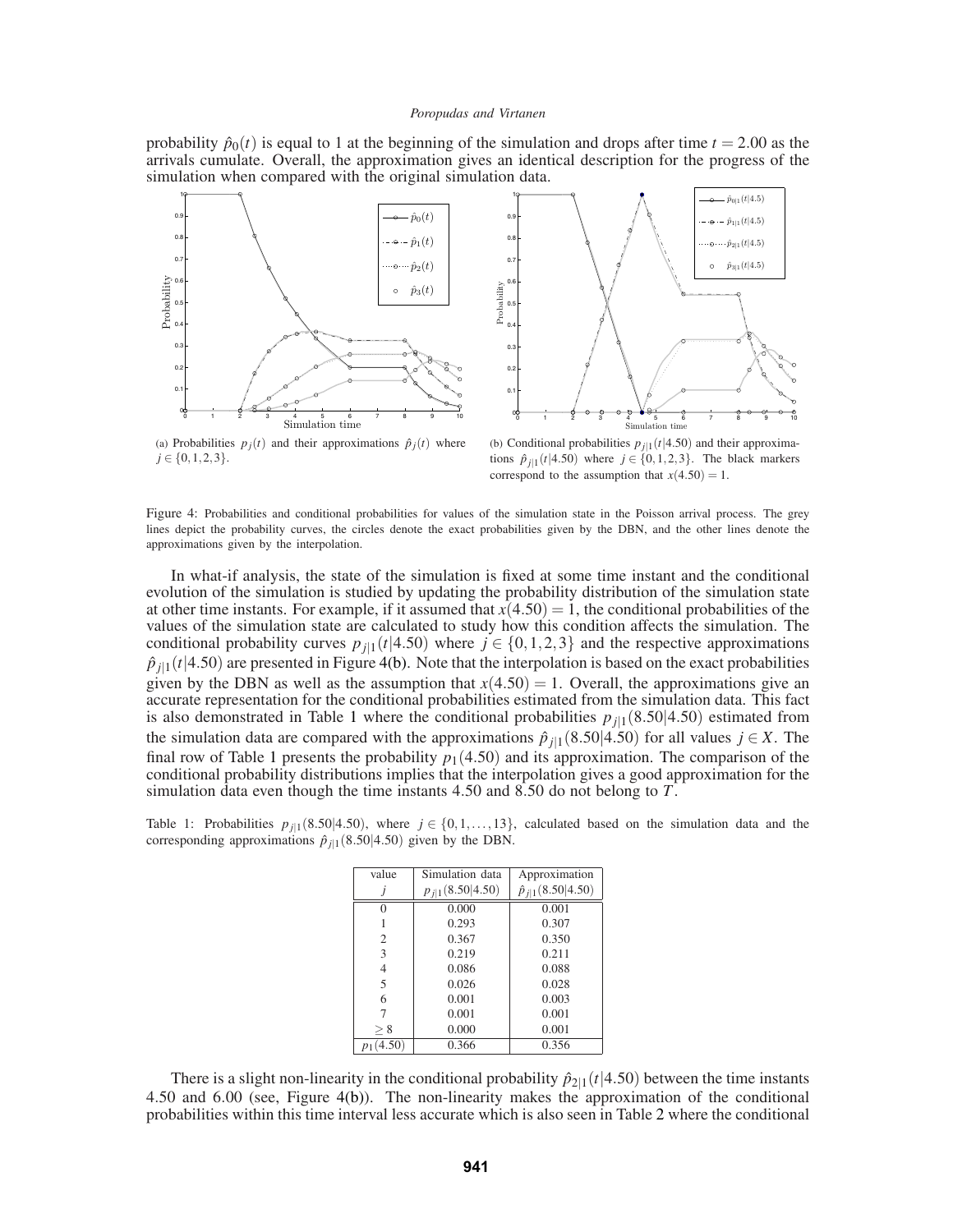probability curves  $p_{j|1}(5.00|4.50)$  are compared with the approximation  $\hat{p}_{j|1}(5.00|4.50)$ . Nevertheless, even in this case, the probabilities given by the interpolation correspond quite well with the probabilities estimated from the simulation data. Thus, one can conclude that the presented interpolation yields a good approximation with little computational effort.

Table 2: Probabilities  $p_{j|1}(5.00|4.50)$ , where  $j \in \{0,1,\ldots,13\}$ , calculated based on the simulation data and the corresponding approximations  $\hat{p}_{j|1}(5.00|4.50)$  given by the DBN.

| value          | Simulation data      | Approximation              |  |  |  |
|----------------|----------------------|----------------------------|--|--|--|
|                | $p_{j 1}(5.00 4.50)$ | $\hat{p}_{i 1}(5.00 4.50)$ |  |  |  |
| O              | 0.000                | 0.000                      |  |  |  |
|                | 0.816                | 0.838                      |  |  |  |
| $\overline{c}$ | 0.167                | 0.127                      |  |  |  |
| 3              | 0.016                | 0.029                      |  |  |  |
| 4              | 0.001                | 0.005                      |  |  |  |
| 5              | 0.000                | 0.001                      |  |  |  |
| > 6            | 0.000                | 0.001                      |  |  |  |
|                | 0.366                | 0.356                      |  |  |  |

# **4.2 Air Combat Simulation**

In the second example, a DBN metamodel is used to analyze simulation data produced by simulating 1 vs. 1 air combat is with a DES model called X-Brawler (L-3 Communications Analytics Corporation 2002). The sides of the air combat are named blue and red. The state of the simulation at time *t* is described by two variables  $S(t) = \{x_1(t), x_2(t)\}$ . The variables  $x_1(t)$  and  $x_2(t)$  are indicator variables for "blue" is alive at time *t*" and "red is alive at time *t*", respectively. As the state variables are binary, the set of their values is  $X = \{0, 1\}$ . The state variables describe the state of the air combat as

- *neutral*, i.e., both sides are alive,  $x_1(t) = 1$  and  $x_2(t) = 1$ <br>• *blue advantage*, i.e., blue is alive and red has been killed
- *blue advantage*, i.e., blue is alive and red has been killed,  $x_1(t) = 1$  and  $x_2(t) = 0$ <br>• *red advantage*, i.e., blue has been killed and red is alive,  $x_1(t) = 0$  and  $x_2(t) = 1$
- *red advantage*, i.e., blue has been killed and red is alive,  $x_1(t) = 0$  and  $x_2(t) = 1$ <br>• *mutual disadvantage*, i.e., both sides have been killed,  $x_1(t) = 0$  and  $x_2(t) = 0$
- *mutual disadvantage*, i.e., both sides have been killed,  $x_1(t) = 0$  and  $x_2(t) = 0$

The maximum duration of the simulation is set as 500 (seconds). The combat is simulated 10000 times in order to gather the necessary simulation data. Then, a DBN metamodel for the simulated air combat is constructed and validated as in Section 2.1. The final DBN is presented in Figure 5. The structure of the DBN indicates that the values of the state variables depend on the previous values of both variables which is designated by the arcs in Figure 5. The additional dependencies found in the simulation data are denoted by white arrowheads.



Figure 5: DBN metamodel for the simulated air combat. The DBN consists of 15 time slices representing the simulation state at the time instants  $T = \{0, 128, 129, 152, 162, 177, 191, 211, 251, 278, 313, 433, 460, 487, 500\}$ .

Once constructed, the DBN metamodel is utilized for analyzing the time evolution of the air combat and conducting what-if analyses. The time evolution is studied by considering probabilities  $p_{(j_1,j_2)}(t) := P(x_1(t) = j_1, x_2(t) = j_2)$ , where  $j_1, j_2 \in X$ , as a function of time. Figure 6(a) presents the probability curves  $p_{(j_1,j_2)}(t)$  and the exact probabilities given by the DBN as well as the corresponding approximations  $\hat{p}_{(j_1,j_2)}(t)$ . The approximations coincide with the probability curves, i.e., they lead to similar inference and produce an identical portrayal of the progress of the simulation.

The simulation begins in the *neutral*state, i.e., at the beginning of the simulation both sides are alive (see, Fig 6(a)). After 128 seconds, the probability of *blue advantage* rises as blue has an opportunity to shoot down red. Then, after  $t = 162$  also red may have shot down its opponent and the probability of *red advantage* increases. After 278 seconds the air combat is over and the probabilities of the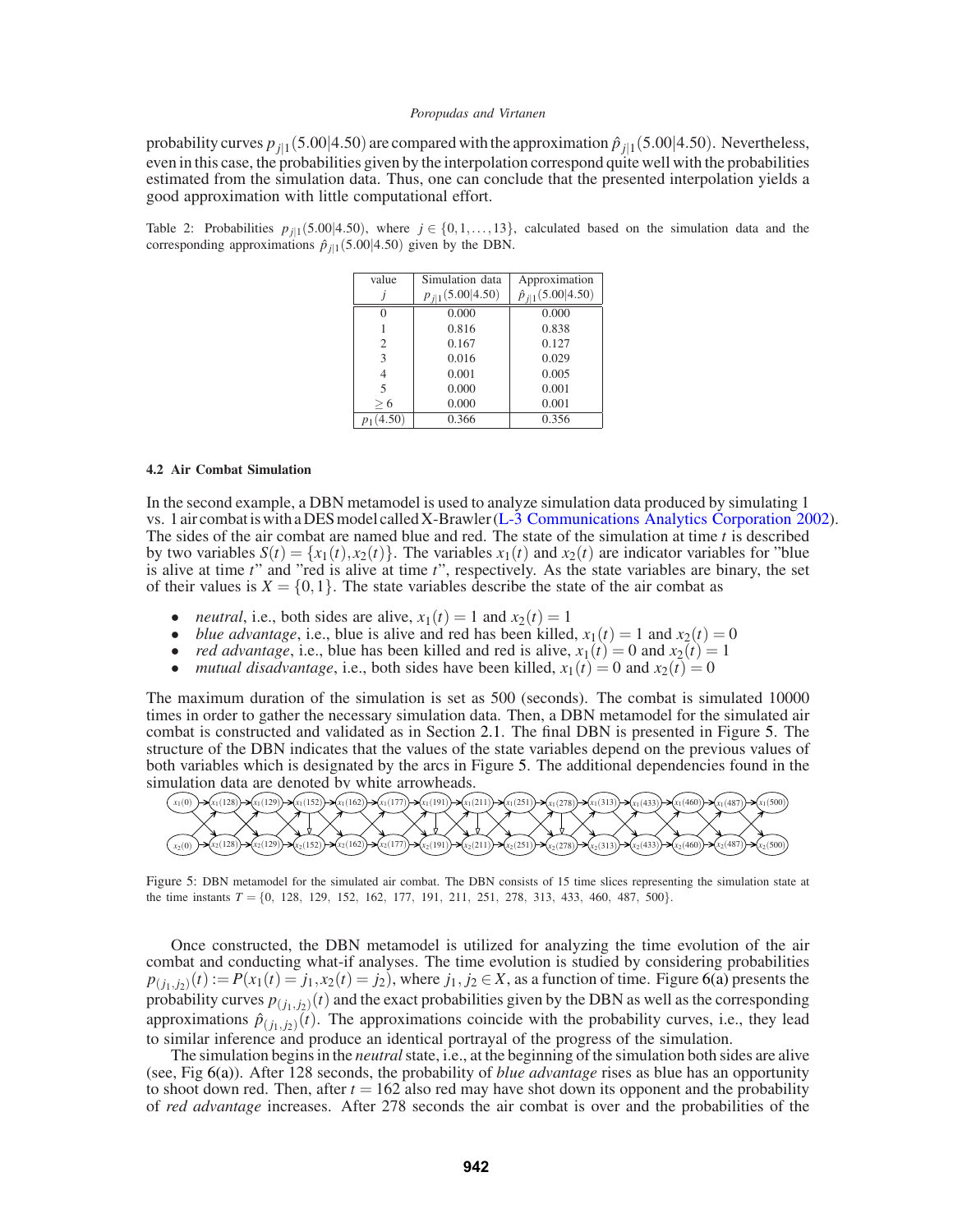

(a) Probabilities  $p_{(j_1,j_2)}(t)$  and the approximations  $\hat{p}_{(j_1,j_2)}(t)$ , where  $j_1, j_2 \in X = \{0, 1\}.$ 

(b) Conditional probabilities  $p_{(j_1,j_2)|1}(t|225)$  and the approximations  $\hat{p}_{(j_1, j_2)|1}(t|225)$ , where  $j_1, j_2 \in X = \{0, 1\}.$ 

Figure 6: Probabilities and conditional probabilities for the state of the air combat as a function of time. The grey lines depict the probability curves, the circles denote the exact probabilities given by the DBN, and the other lines denote the approximations given by the interpolation.

states of the simulation remain approximately constant. At the end of the simulation, the probability of *blue advantage* is 0.444, *red advantage* 0.476, *mutual disadvantage* 0.008, and *neutral* 0.073. In this way, the progress of the simulation may be studied effortlessly using the probabilities given by the DBN.

Next, what-if analysis is conducted in order to study dependencies between the values of the simulation state at different time instants. For example, one can assume that blue is alive at time instant  $t = 225$ , i.e.,  $x_1(225) = 1$ . Then, the DBN is used with interpolation to calculate the approximations of the conditional probabilities  $\hat{p}_{(j_1,j_2)|1}(t|225)$  for time instants  $t \in [0,500]$  and  $j_1, j_2 \in X$ . The approximations are presented in Figure 6(b) alongside the conditional probability curves estimated from the simulation data. In this case, the interpolation produces a good match with the probability curves.

The conditional probabilities in Figure 6(b) show that the initial jump in the probability of *blue advantage* is almost twice as large compared to the unconditioned situation in Figure 6(a), i.e., the assumption that blue is alive at time  $t = 225$  increases also the probability of blue shooting down red at the beginning of the air combat. On the other hand, the probability of *red advantage* remains almost nil up to time  $t = 251$  as blue is assumed to be alive at time  $t = 225$ . Additionally, the probability of *red advantage* remains low throughout the remainder of the simulation, i.e., if red has not shot blue down by this time instant, it is unlikely to do so in the following air combat. The assumption that blue is alive at time  $t = 225$  alters the probability distribution of the final simulation state so that the probability of *blue advantage* is 0.792, *red advantage* 0.073, *mutual disadvantage* 0.006, and *neutral* 0.129. Overall, the application of the DBN eases the calculation of conditional probabilities and gives an effective way for conducting what-if analyses.

Finally, the DBN is applied for what-if analysis regarding the probability distribution of the final simulation state. Now, the value of  $x_1(s)$  is set equal to 1, i.e., it is assumed that blue is alive at time  $s \in \{125, 150, 175, 200, 225, 250, 275, 300\}$ . Then, the conditional probability distribution of the final simulation state is calculated. Table 3 presents both the conditional probabilities  $p_{(j_1,j_2)|1}(500|s)$ estimated based on the simulation data and the respective approximations  $\hat{p}_{(j_1,j_2)|1}(500|s)$  given by the DBN. The table also includes the probabilities  $p_{(1,\cdot)}(s) := P(x_1(s) = 1)$  and their approximations  $\hat{p}_{(1)}(s)$ . The both probabilities imply that the probability of the survival of blue is a decreasing function of time. It is also evident that the approximation concurs with the probabilities estimated from the simulation data. The final row of Table 3 displays the unconditional probability distribution of the final simulation state. The conditional probabilities  $\hat{p}_{(1,0)|1}$ (500|*s*) and  $\hat{p}_{(1,1)|1}$ (500|*s*) increase with the value of *s*. Thus, the longer blue survives, the more favorable it finds the probability distribution of the final simulation state. If blue survives the initial 300 seconds of the simulation, it has a 0.962 probability of surviving the air combat. Furthermore, if blue survives up to the time instant  $s = 300$ ,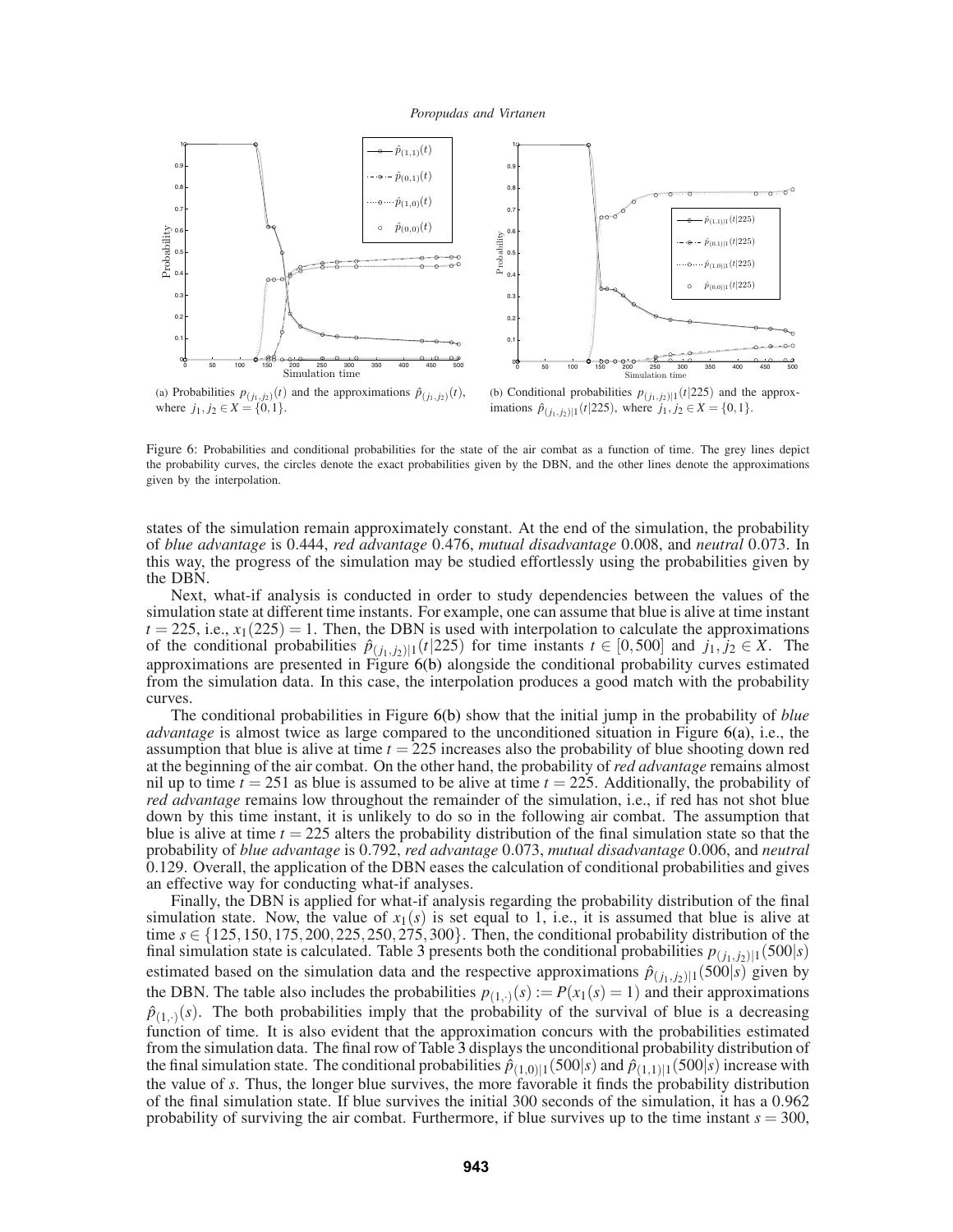Table 3: Probability distribution of the final air combat state  $p_{(j_1,j_2)|1}(500|s)$ , where  $j_1, j_2 \in X = \{0,1\}$ , conditional on blue being alive at the time instants  $s \in \{125, 150, 175, 200, 225, 250, 275, 300\}$  estimated based on the simulation data. The approximations  $\hat{p}_{(j_1,j_2)|1}(500|s)$  are calculated using the DBN and interpolation. The final row represents the unconditioned probability distribution of the final state.

|     |                    | Simulation data |                                                         |       |       | Approximation            |                                |       |       |       |  |
|-----|--------------------|-----------------|---------------------------------------------------------|-------|-------|--------------------------|--------------------------------|-------|-------|-------|--|
|     |                    |                 | $\frac{p_{(j_1,j_2) 1}(500 s)}{p_{(j_1,j_2) 1}(500 s)}$ |       |       |                          | $\hat{p}_{(j_1,j_2) 1}(500 s)$ |       |       |       |  |
| S   | $P_{(1,\cdot)}(s)$ | (1,0)           | (0,1)                                                   | (0,0) | (1,1) | $\hat{p}_{(1,\cdot)}(s)$ | (1,0)                          | (0,1) | (0,0) | (1,1) |  |
| 125 | 1.000              | 0.442           | 0.477                                                   | 0.007 | 0.074 | 1.000                    | 0.444                          | 0.476 | 0.008 | 0.073 |  |
| 150 | 0.989              | 0.447           | 0.471                                                   | 0.007 | 0.075 | 0.989                    | 0.449                          | 0.471 | 0.008 | 0.073 |  |
| 175 | 0.898              | 0.493           | 0.418                                                   | 0.007 | 0.083 | 0.888                    | 0.500                          | 0.410 | 0.008 | 0.082 |  |
| 200 | 0.580              | 0.763           | 0.101                                                   | 0.008 | 0.128 | 0.587                    | 0.755                          | 0.114 | 0.009 | 0.123 |  |
| 225 | 0.556              | 0.796           | 0.068                                                   | 0.003 | 0.134 | 0.559                    | 0.792                          | 0.073 | 0.006 | 0.129 |  |
| 250 | 0.546              | 0.811           | 0.052                                                   | 0.001 | 0.136 | 0.545                    | 0.811                          | 0.054 | 0.003 | 0.132 |  |
| 275 | 0.539              | 0.820           | 0.042                                                   | 0.000 | 0.138 | 0.539                    | 0.822                          | 0.043 | 0.001 | 0.134 |  |
| 300 | 0.536              | 0.825           | 0.037                                                   | 0.000 | 0.139 | 0.536                    | 0.827                          | 0.037 | 0.001 | 0.135 |  |
| ۰   |                    | 0.442           | 0.477                                                   | 0.007 | 0.074 | $\overline{\phantom{m}}$ | 0.444                          | 0.476 | 0.008 | 0.073 |  |

the conditional probability  $\hat{p}_{(0,1)|1}$ (500|300) is only 0.037, i.e., the probability of the simulation ending in state *red advantage* is small. Overall, Table 3 illustrates that the DBN metamodel is an accurate representation of the simulation model as the probability distributions given the interpolation and estimated from the simulation data are nearly identical. Therefore, the conditional evolution of the simulation narrated by the approximated probabilities is consistent with the simulation data even though the discussed time instants do not belong to *T*.

# **5 CONCLUSIONS**

By using DBN metamodels, the time evolution of DES can be analyzed in a transparent manner. The DBN metamodeling concept has also proved to be an effective way for conducting various what-if analyses. The previously proposed analysis capabilities of DBNs are confined into discrete time, i.e., the analysis of only a discrete set of time instants has been attainable. In this paper, the combination of DBN metamodeling and multivariate interpolation is applied to describe the time evolution of DES. This extension of DBN metamodeling utilizes first order Lagrange interpolating polynomials for approximative inference in continuous time. The paper illustrated the combination of DBNs and interpolation with two example analyses. According to these examples, the interpolation method discussed in this paper gives a simple and intuitive approximation for the probability distribution of the simulation state. The approximation can be calculated efficiently and it provides an accurate representation for the original simulation data. Thus, when compared with the brute force analysis of the simulation data, the proposed metamodeling concept leads to more effective inference with similar results and implications.

Simulation studies using DBN metamodels can be performed with software designed for the analysis of Bayesian networks. Unfortunately, multivariate interpolation is beyond the scope of such software and, thus, interpolation calculations presented in this paper have been carried out using MATLAB (Mathworks 2010). In order to promote and alleviate future studies, it might be worthwhile to develop an automated tool designed for construction and utilization of DBN metamodels together with multivariate interpolation.

In the earlier Bayesian networks literature, stochastic continuous time phenomena have been studied using CTBNs that are DBNs describing processes that evolve over continuous time. The presented multivariate interpolation schema extends their application area of discrete time DBNs into continuous time and offers a potential alternative for CTBNs. In future, the performance of DBNs and interpolation could be compared with CTBNs constructed from data that is produced by simulation of a suitable system, viz., a time-homogenous Markov process. This comparison would give a more comprehensive understanding about the advantages and disadvantages of these alternative approaches. However, one should note that, unlike CTBNs, the proposed combination of DBNs and interpolation is not limited to time-homogenous Markov-processes.

The DBN metamodels have also been used in simulation-based optimization as a part of influence diagram metamodels (Poropudas and Virtanen 2009b). In such metamodels, the DBN reveals the consequences of decision alternatives, i.e., the time evolution of a simulated system at discrete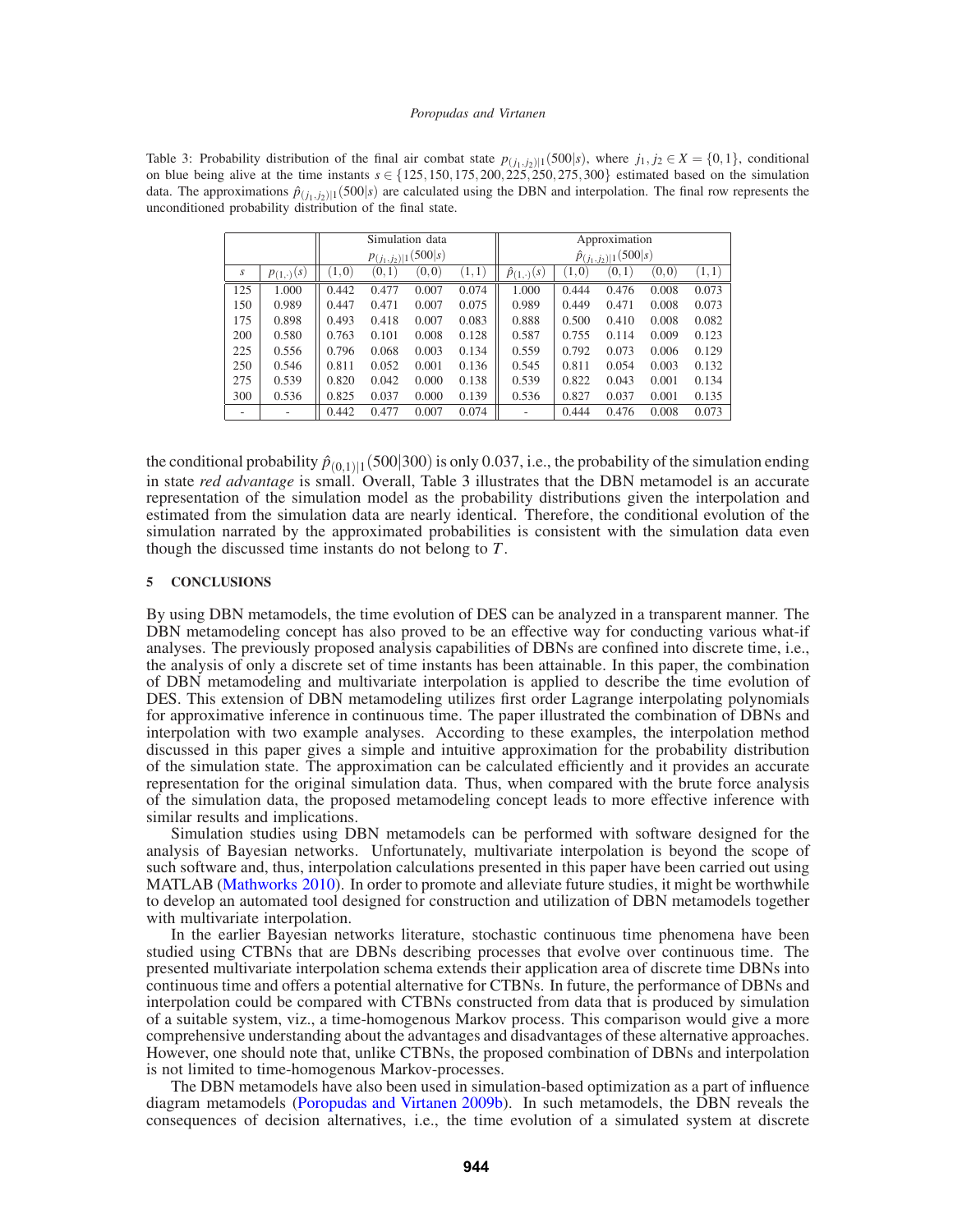time instants with given values of simulation parameters. Clearly, the application of multivariate interpolation could also be applied for representing the effects of simulation parameters within the simulation-optimization framework in continuous time.

To summarize, the DBN metamodels present the time evolution of simulation which can not be analyzed using other simulation metamodels. The DBNs expedite simulation analyses as they remove the need for repetitive re-screening of simulation data in the estimation of conditional probabilities. The computational advantages of the DBNs enable various alternative what-if analyses providing additional insight into the behavior of the simulated system. The addition of multivariate interpolation to the application of DBN metamodels eliminates the limitation of discrete time and allows one to study the progress of simulation in continuous time.

## **REFERENCES**

- Andersen, S. K., K. G. Olesen, and F. V. Jensen. 1990. *Hugin a shell for building Bayesian belief universes for expert systems*. San Francisco, CA: Morgan Kaufmann.
- Barton, R. R. 1998. Simulation metamodels. In *Proceedings of the 1998 Winter Simulation Conference*, ed. D. Medeiros, E. Watson, J. Carson, and M. Manivannan, 167–174. Washington, DC: IEEE Computer Society Press.
- Blanning, R. W. 1974. The sources and uses of sensitivity information. *Interfaces* 4 (4): 32–38.
- Cheng, R. C., and S. S. Currie. 2004. Optimization by simulation metamodelling methods. In *Proceedings of the 2004 Winter Simulation Conference*, ed. R. G. Ingalls, M. D. Rossetti, J. S. Smith, and B. A. Peters, 473–478. Washington, DC: IEEE Computer Society Press.
- Dean, T., and K. Kanazawa. 1990. A model for reasoning about persistence and causation. *Computational Intelligence* 5 (3): 142–150.
- Decision Systems Laboratory 2010. GeNIe (graphical network interface). Available via <http://genie.sis.pitt.edu/> [accessed March 22, 2010].
- Fonseca, D. J., D. O. Navaresse, and G. P. Moynihan. 2003. Simulation metamodeling through artificial neural networks. *Engineering Applications of Artificial Intelligence* 16 (3): 177–183.
- Friedman, L. W. 1996. *The simulation metamodel*. Norwell, MA: Kluwer Academic Publishers.
- Goldberg, D. E. 1989. *Genetic algorithms in search, optimization, and machine learning*. Upper Saddle River, NJ: Addison-Wesley Professional.
- Hussain, M., R. Barton, and S. Joshi. 2002. Metamodeling: Radial basis functions, versus polynomials. *European Journal of Operational Research* 138 (1): 142–154.
- Jensen, F. V., and T. D. Nielsen. 2007. *Bayesian networks and decision graphs*. New York, NY: Springer-Verlag.
- Kleijnen, J. P. C. 1979. Regression metamodels for generalizing simulation results. *IEEE Transactions on Systems, Man, and Cybernetics* 9 (2): 93–96.
- Kleijnen, J. P. C. 2009. Kriging metamodeling in simulation: A review. *European Journal of Operational Research* 192 (3): 707–716.
- Kleijnen, J. P. C., and R. G. Sargent. 2000. A methodology for fitting and validating metamodels in simulation. *European Journal of Operational Research* 120 (1): 14–29.
- Korb, K. B., and A. E. Nicholson. 2004. *Bayesian artificial intelligence*. Boca Raton, FL: Chapman & Hall/CRC.
- Law, A. 2006. *Simulation modeling and analysis*. Fourth ed. New York, NY: McGraw-Hill Science/Engineering/Math.
- Mathworks 2010. MATLAB. Available via <http://www.mathworks.com/> [accessed March 22, 2010].
- L-3 Communications Analytics Corporation 2002. *The X-Brawler air combat simulator management summary*. Vienna, VA: L-3 Communications Analytics Corporation.
- Nodelman, U. D., C. R. Shelton, and D. Koller. 2002. Continuous time bayesian networks. In *Proceedings of the Eighteenth Conference on Uncertainty in Artificial Intelligence*, 378–387. Acapulco, Mexico.
- Nodelman, U. D., C. R. Shelton, and D. Koller. 2003. Learning continuous time bayesian networks. In *Proceedings of the Nineteenth Conference on Uncertainty in Artificial Intelligence*, 451–458. Edmonton, Canada.
- Pearl, J. 1991. *Probabilistic reasoning in intelligent systems: Networks of plausible inference*. San Mateo, CA: Morgan Kaufmann.
- Phillips, G. M. 2003. *Interpolation and approximation by polynomials*. New York, NY: Springer-Verlag.